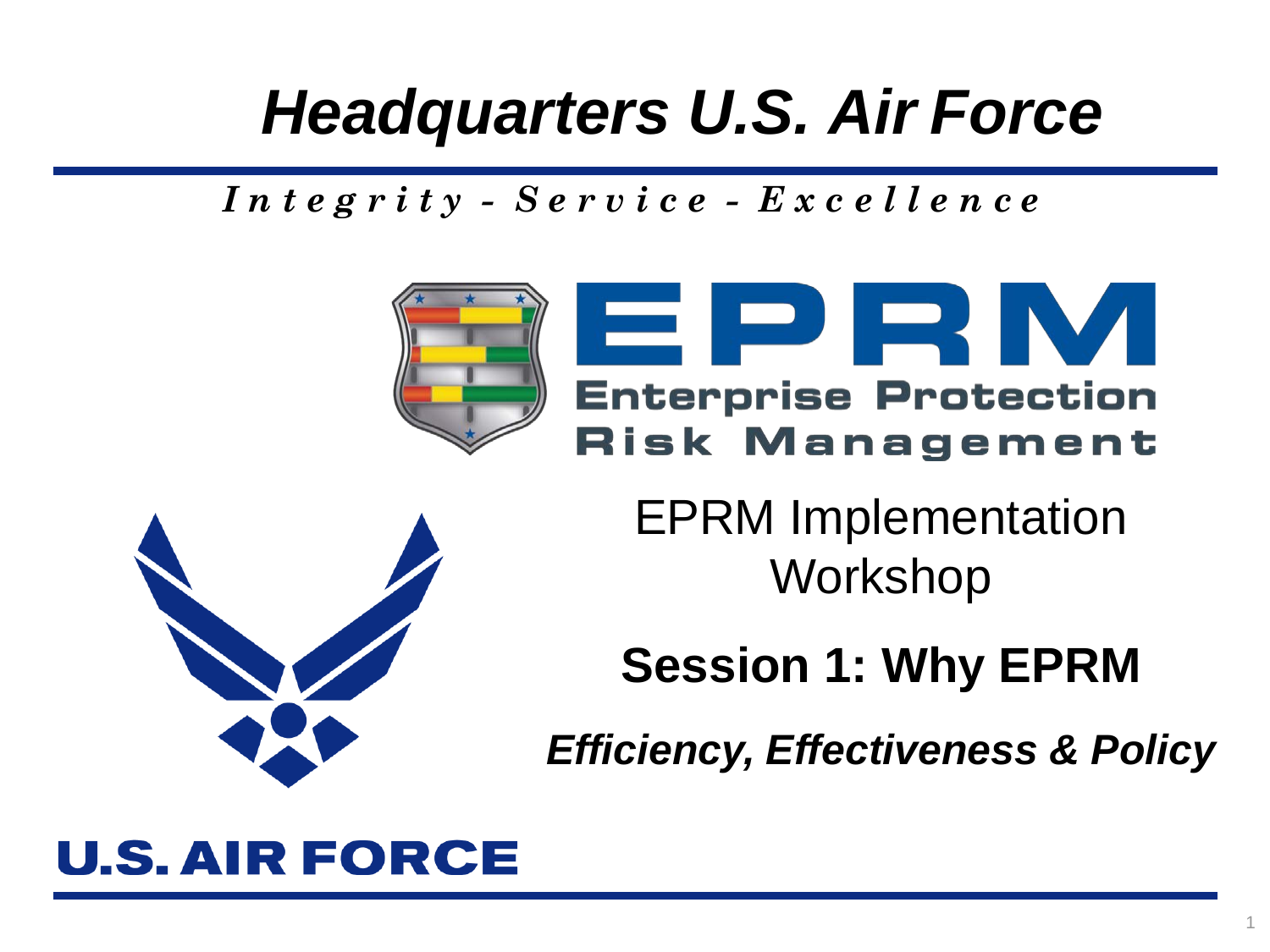

U.S. AIR FORCE



- **Learning Objective:** To receive an orientation to the EPRM tool and its role within Air Force information protection (IP) and Operations Security (OPSEC) communities to help create efficiencies, generate a converged security output for commanders and to become compliant with the Defense Security Enterprise (DSE) risk framework
- **Enabling Learning Objectives**: The student will be able to:
	- $\Box$  Identify the three main reasons behind the creation of EPRM
	- **□** Be able to paraphrase the relationship between EPRM and the DoD 5200.43 Defense Security Enterprise and AFPD 16-14 Air Force Security Enterprise
	- $\Box$  Identify the protection areas in EPRM 1.0
	- $\Box$  Identify the three critical data-elements in a risk-based assessment/inspection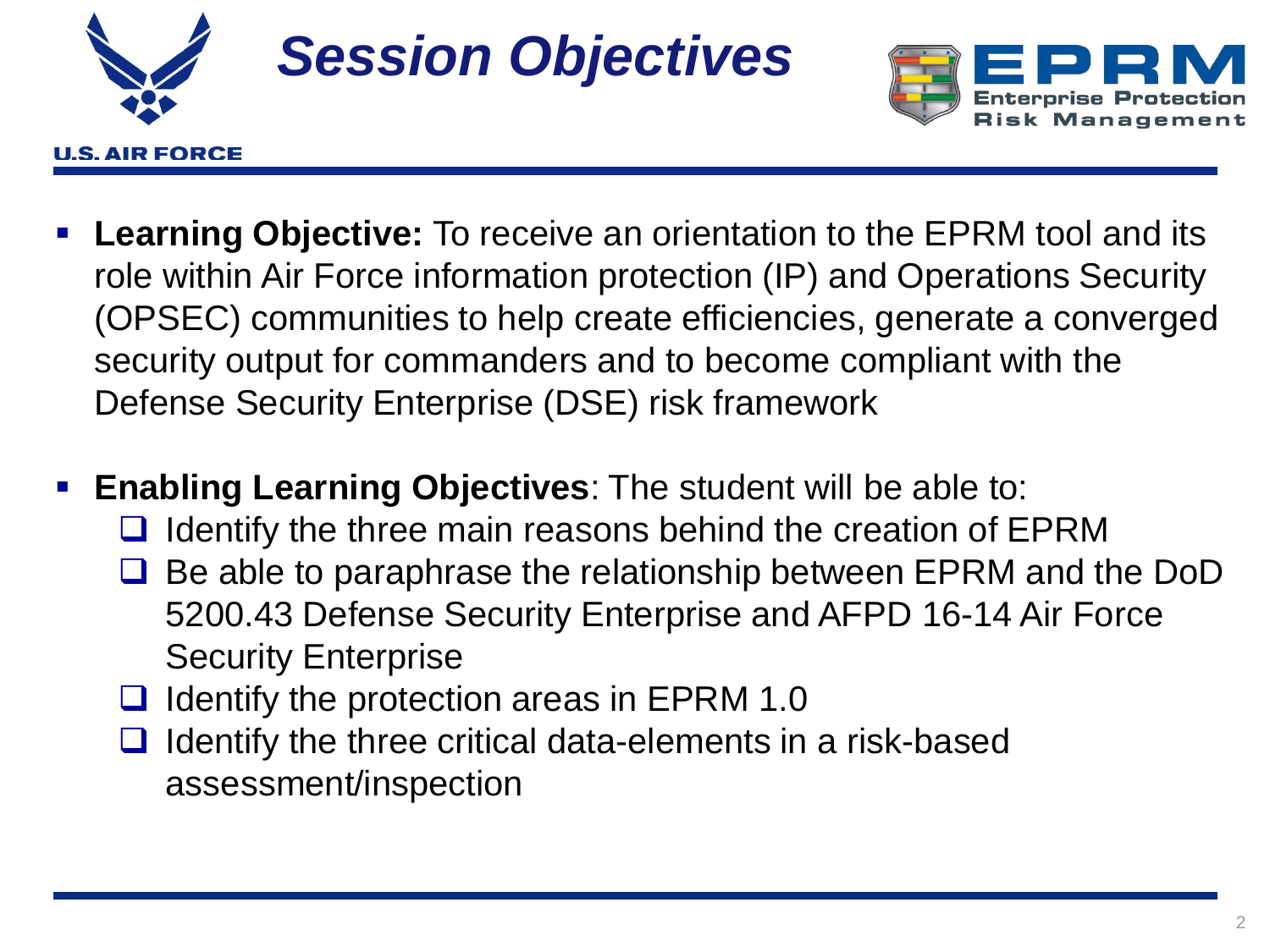



## *Video #2: Why EPRM*

## *1. Personnel 2. DSE Policy 3. Converged Risk Picture for Commander*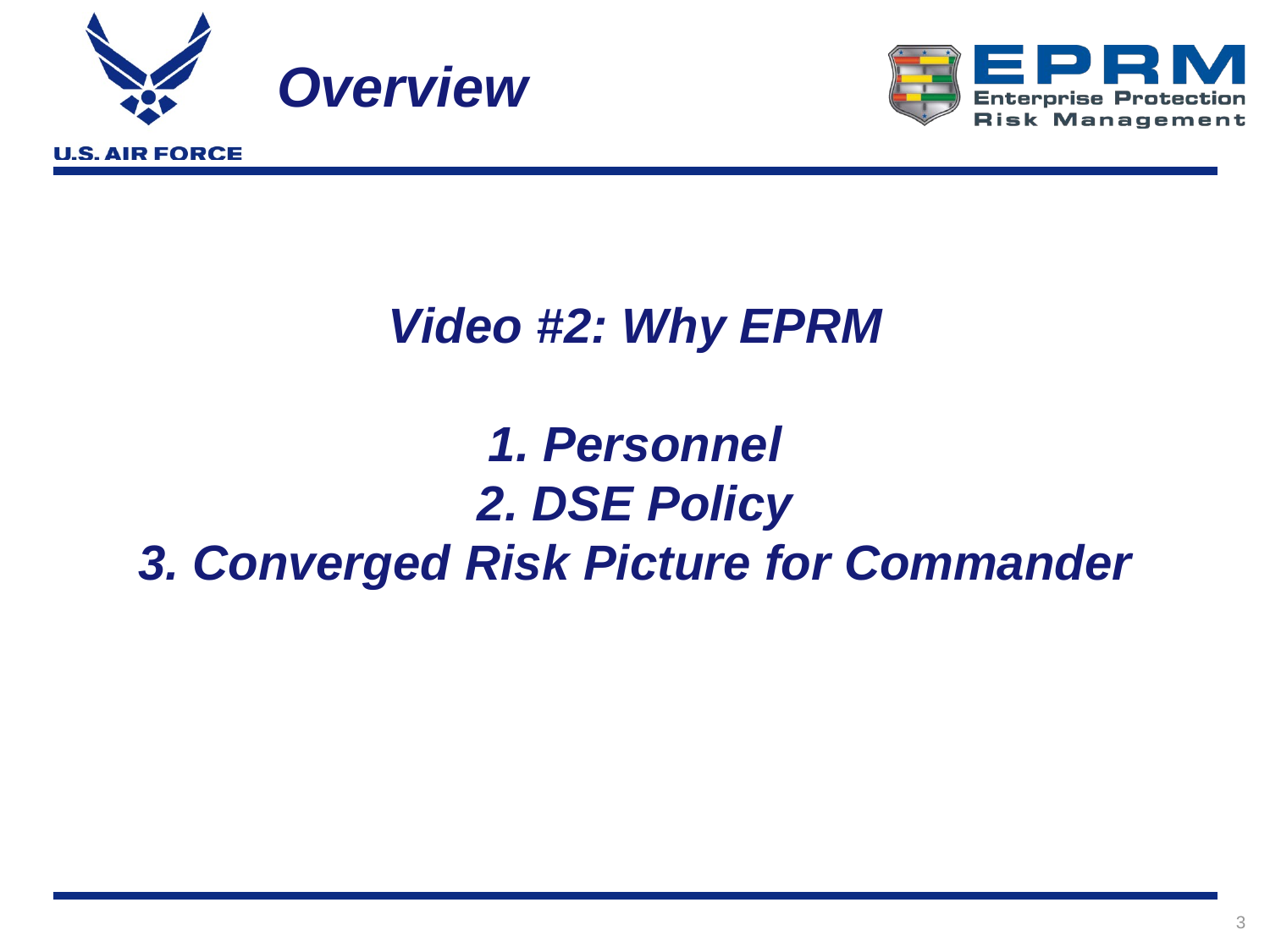

U.S. AIR FORCE



### **Manpower Cuts Drive Need for Efficiencies**

- **2011 Resource Management Decision (RMD 703) in 2011** 
	- SAF/AAZ, MAJCOM/IP & Wing IP office lost positions
- **2013 Civilian manpower reductions** 
	- **Some IPs lost more positions**
- 2015 Headquarters staff reductions
	- **MAJCOM IPs lost positions**
- 2015-2016 Wing IP Manpower Study
	- **Some IPs will lose positions**
	- No archival centralized database to capture historical workload processes
		- **Led to Inconsistencies in data submitted to**  $4<sup>th</sup>$  **Manpower** Resource Sqdrn (MRS)—impacted manpower numbers
- **2017 Federal government hiring freeze** 
	- Many IP positions are vacant and cannot be filled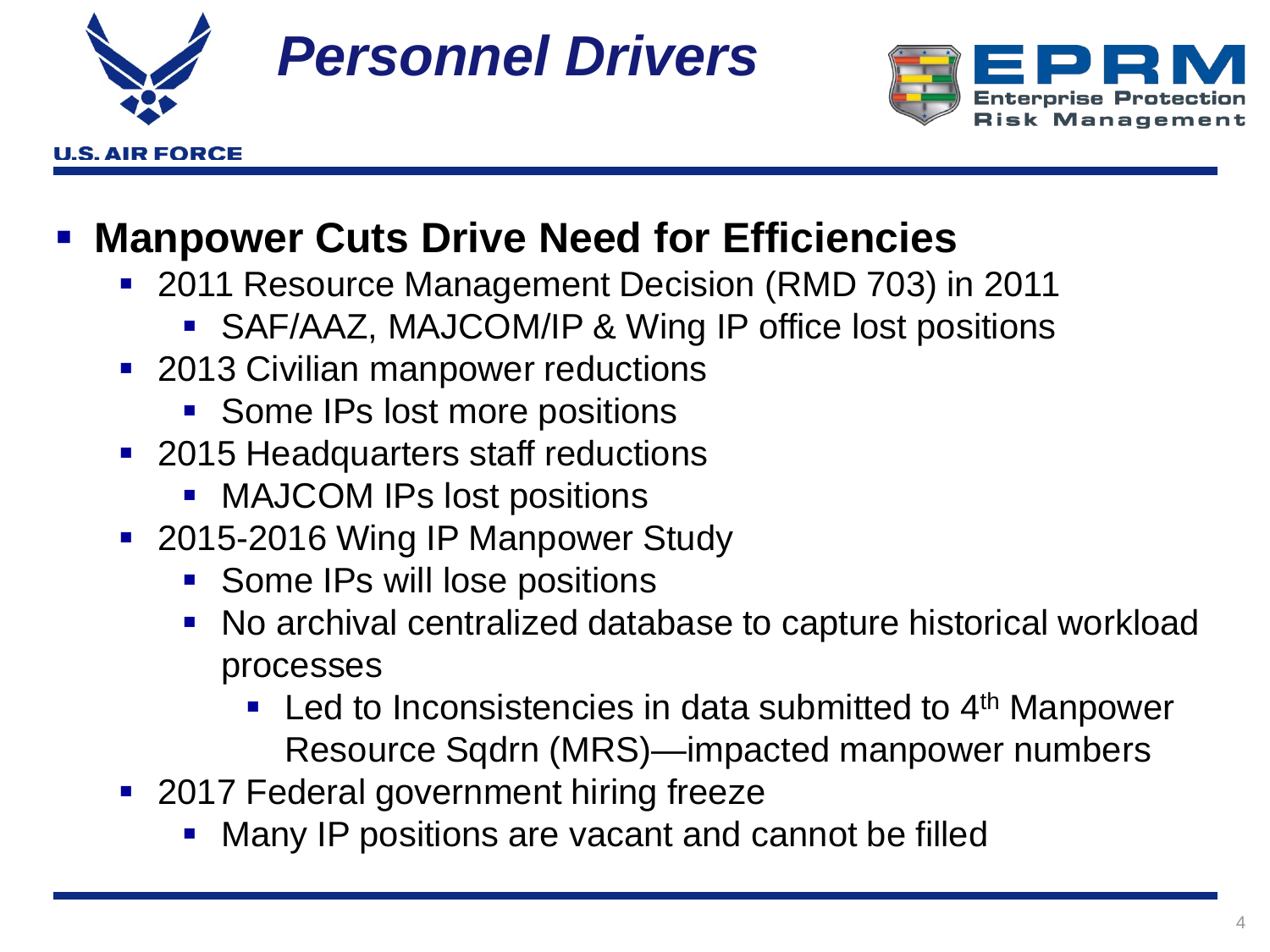



- Workload has increased, despite manpower reductions
	- "Doing More With Less" is a decreasingly viable expectation
- **Individual IP staff members required to cover multiple** protection areas
	- Need to standardize processes between protection areas
	- Need to provide tools to decrease training time need to work crossdiscipline
- "Risk-based" requirements are coming into effect
	- Will require HQ-funded tools and training to ensure it does not increase workload.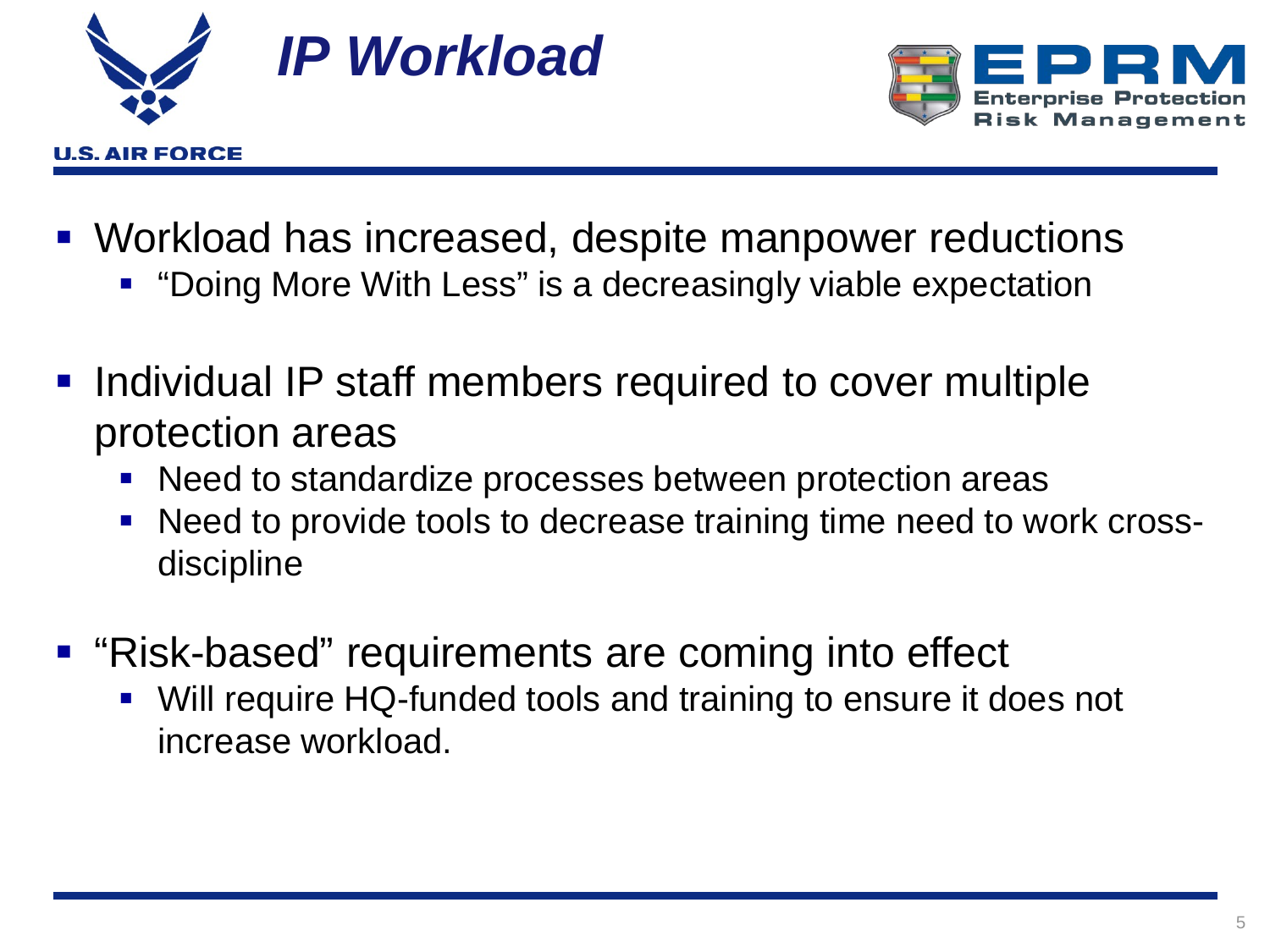

- **Centralized automation brings efficiency by reducing workload**
	- **Creates repository for past inspections** 
		- No more spending time in email looking for old reports/write-ups
	- Comprehensive checklists require less time at MAJCOM/Wings who currently create their checklists each time regulations are updated
	- Reduces manual staff processes
		- Reports generated automatically (e.g. Self-Inspection Report "viewed" from Wing IP up to SAF/AAZ)
		- Queries decrease need for 'data calls' responding to HHQ and CC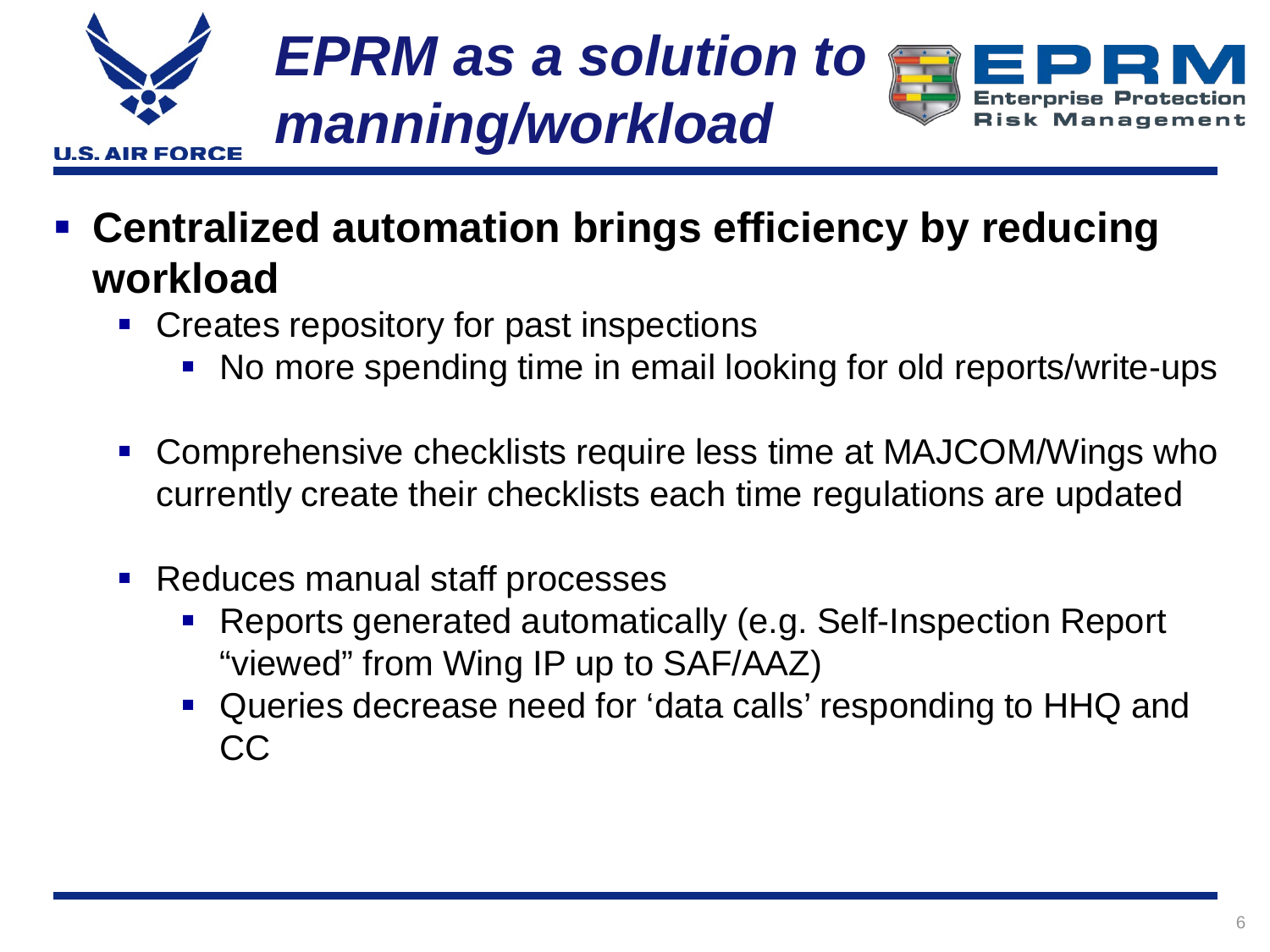

# *EPRM as a solution to manning/workload*



- On-screen workflow decreases Wing IP workload by:
	- Allowing preloading to reduce redundant data entry
	- Auto-generating individual and aggregate reports
	- Allowing some protection areas to leverage unit personnel to provide data for inspections/assessments



*I n t e g r i t y - S e r v i c e - E x c e l l e n c e*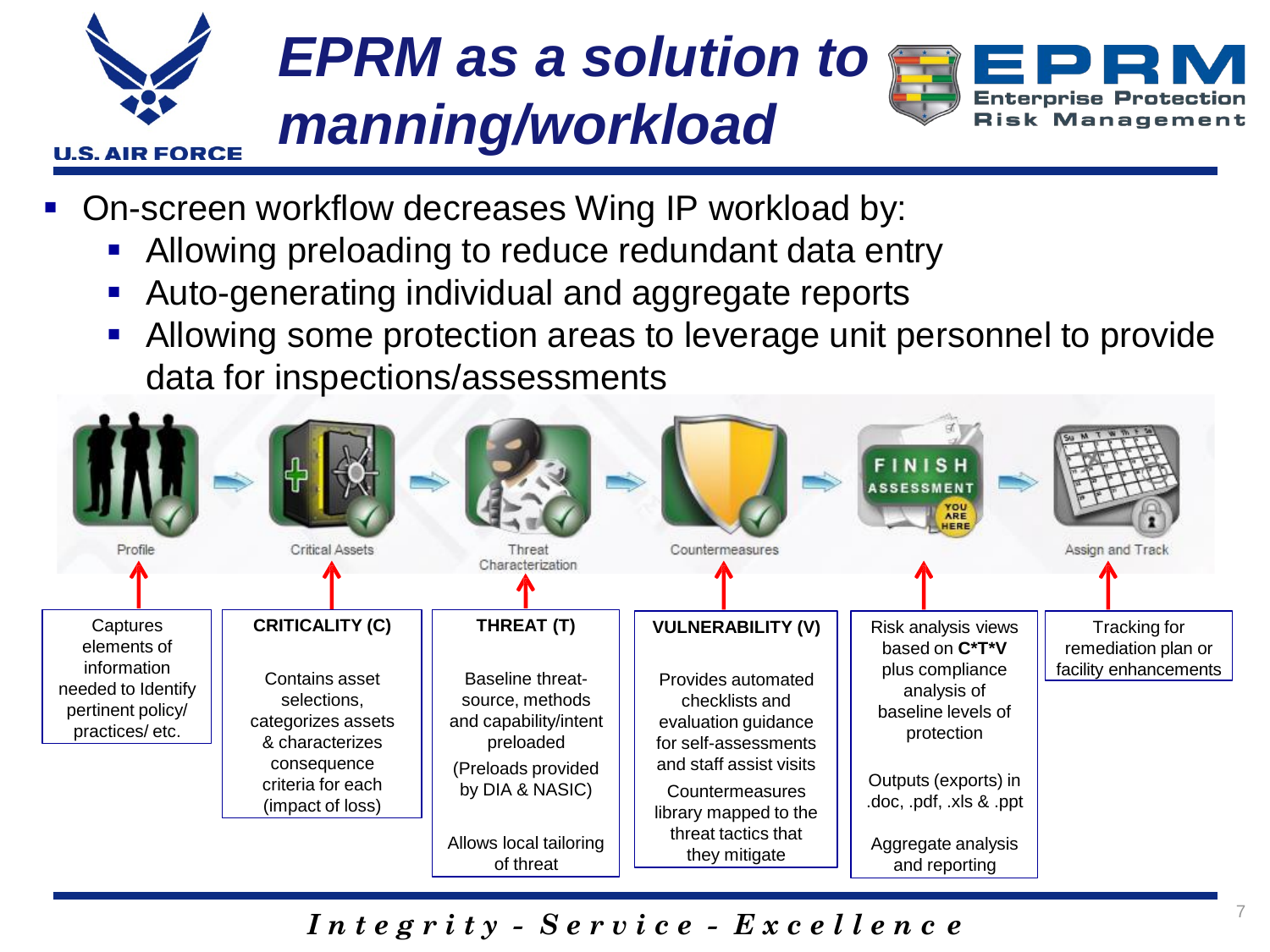



#### DoDD 5200.43 (Defense Security Enterprise Governance - SECDEF)

 4. Standardized security processes shall be implemented, to the maximum extent possible and with appropriate provisions for unique missions and security environments, across the enterprise to ensure maximum interoperability, consistent quality assurance, and cost savings…process is risk-managed and results-based and that informs the DoD.

#### AFPD 16-14 (Air Force Security Enterprise Governance (AFSE) - SECAF)

 2.1 Develop and sustain an enterprise security framework and strategic plan, incorporating mission assurance, to provide an integrated risk-managed structure to guide AFSE policy implementation, inform investment decisions, and to provide a sound basis for oversight and evolution.

#### Commanders have self-assessments/staff assist visits required by:

- AFI 10-701 (OPSEC)
- AFI 16-1404 (INFOSEC)
- AFI 16-1406 (INDUSEC)
- AFI 31-501 (PERSEC)
- National Insider Threat Task Force (NITTF) (Service-level reporting)
- UFC 4-010-01 (Assessments of off-base facilities to Interagency Security Committee (ISC) standards)
- (Next) NIST 900-37 & 53 (Cyber assessments of acquired weapon systems)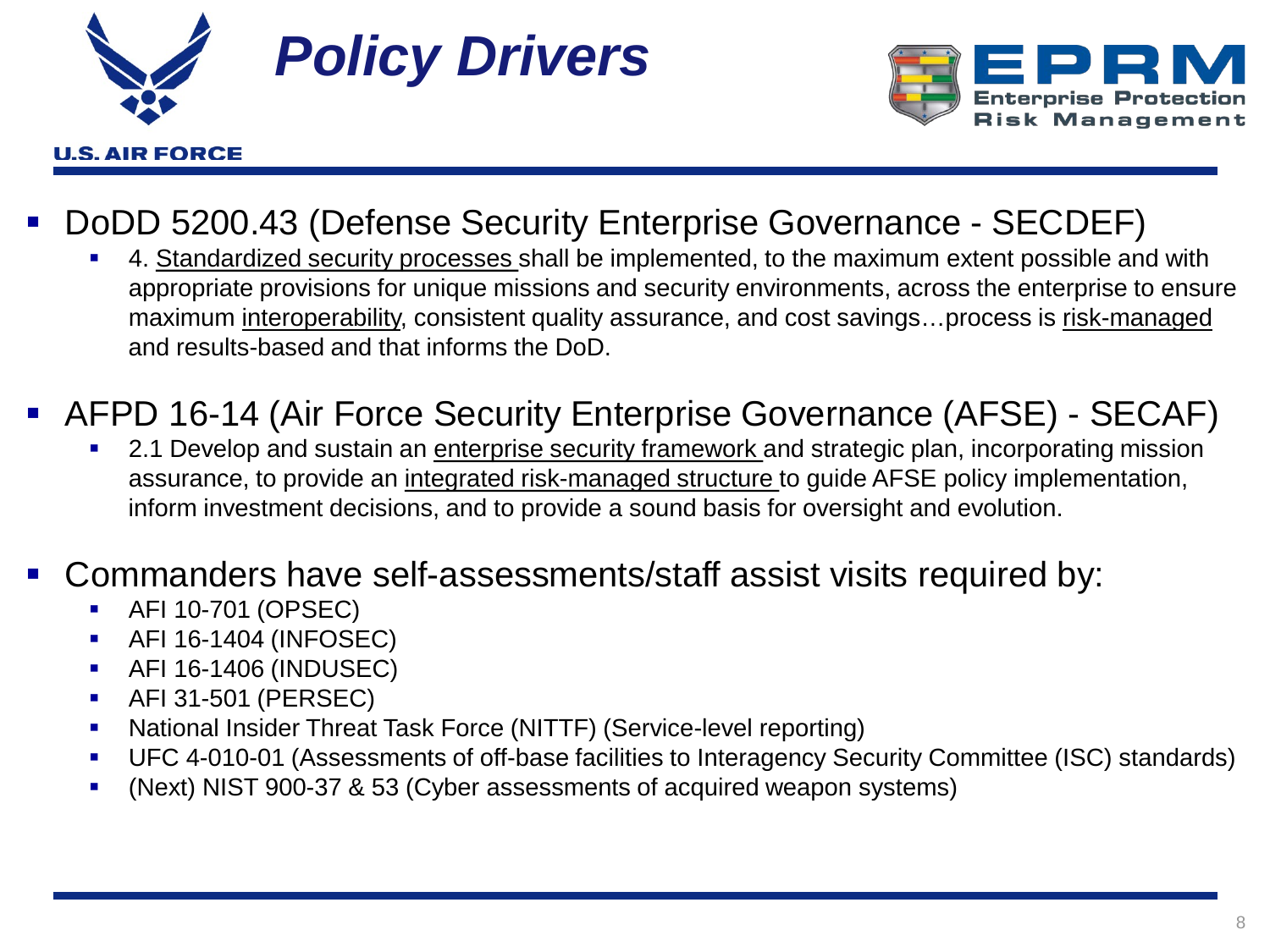



- EPRM Initiated & advocated by the Air Force Security Enterprise Executive Board (AFSEEB) for the AFSE
	- SECAF's executive body for security enterprise and mission assurance policy development, risk management, resource advocacy, oversight, implementation and training *(AFPD 16-14)*
	- AFSEEB directed EPRM to be a cross-disciplinary, all-hazards decision support tool for security compliance and risk assessments; facilitates and standardizes risk assessment processes and promotes early implementation of cost-effective countermeasures.
- Provides Wing/unit-level users with mechanism to address the three critical elements of risk-based assessments
	- 1. Threat likelihood and severity
	- 2. Asset criticality
	- 3. Vulnerability to threat activity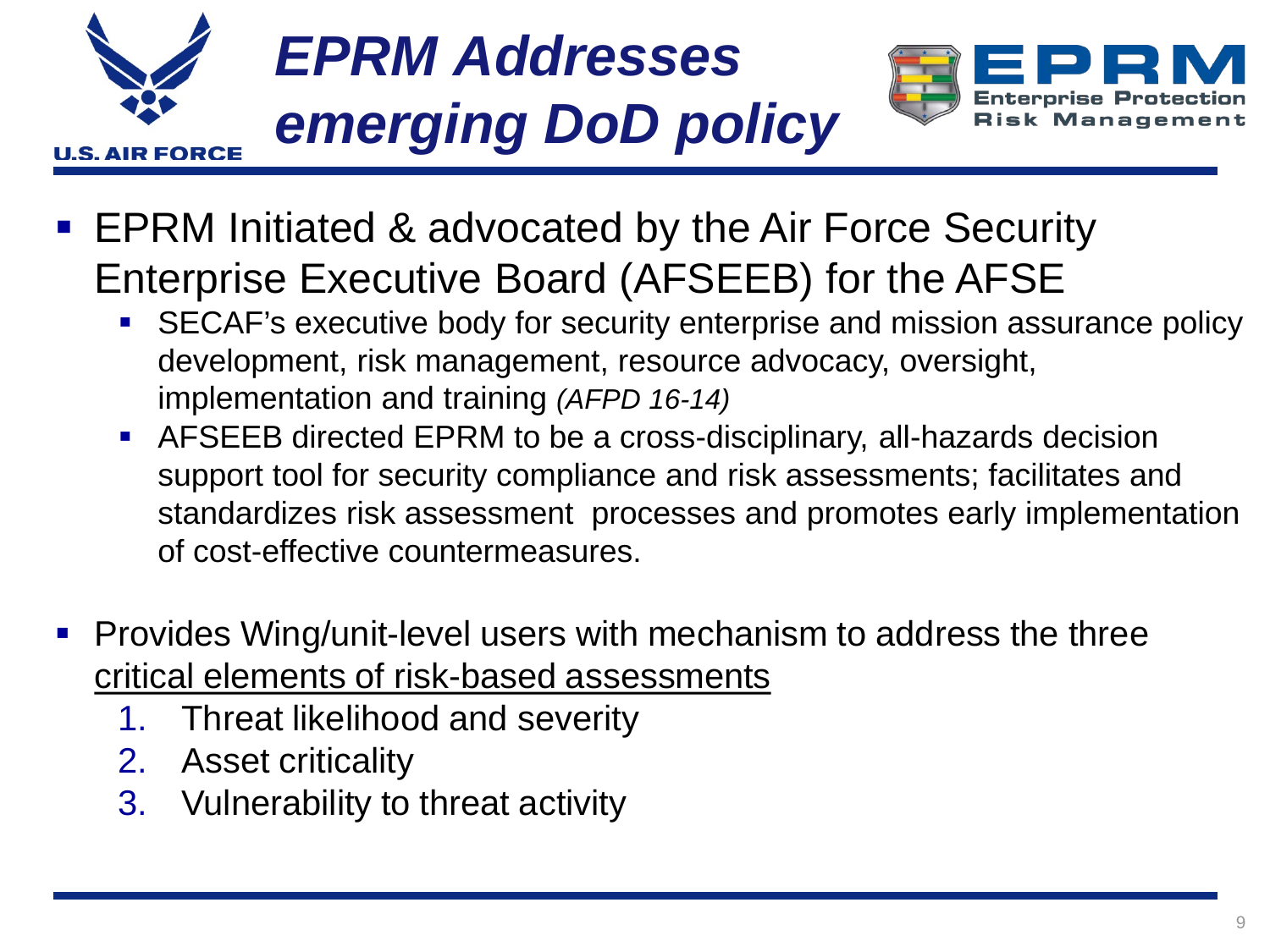



- Maintaining situational awareness of factors that contribute to risk
	- Across protection areas, commanders are presented with assessments that differ in methodology, metrics, terms and frequency
	- Many assessments are not linked to local threat or operational (mission) requirements
	- No common construct to quantify or communicate risk mitigation, risk acceptance, risk avoidance or risk reduction
- Justifying and prioritizing remediation decisions based on overall risk mitigation and risk reduction per dollar
- Demonstrating compliance with OPSEC, INFOSEC, Industrial Security and PERSEC instructions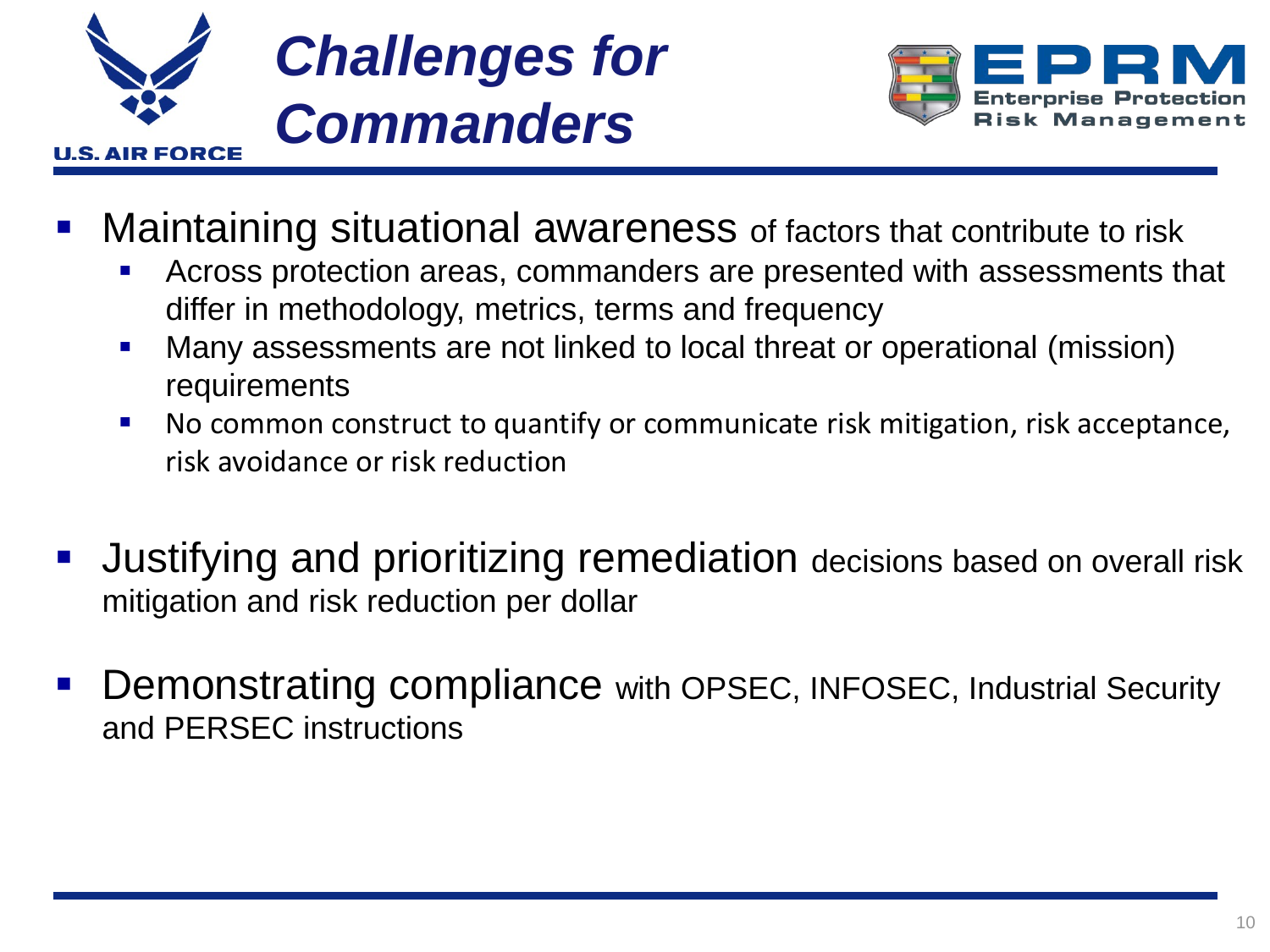

- Common process & metrics across protection areas
	- Supports OPSEC assessments DoD-wide (900+ users)
		- Absorbed the Operations Security Collaboration Architecture (O.S.C.A.R., 2007-2014)
	- Supports information protection (IP) assessments AF-wide (Added May 2016)
	- Supports Service/Agency Insider Threat Program assessments
- Future modules in discussion with OPRs

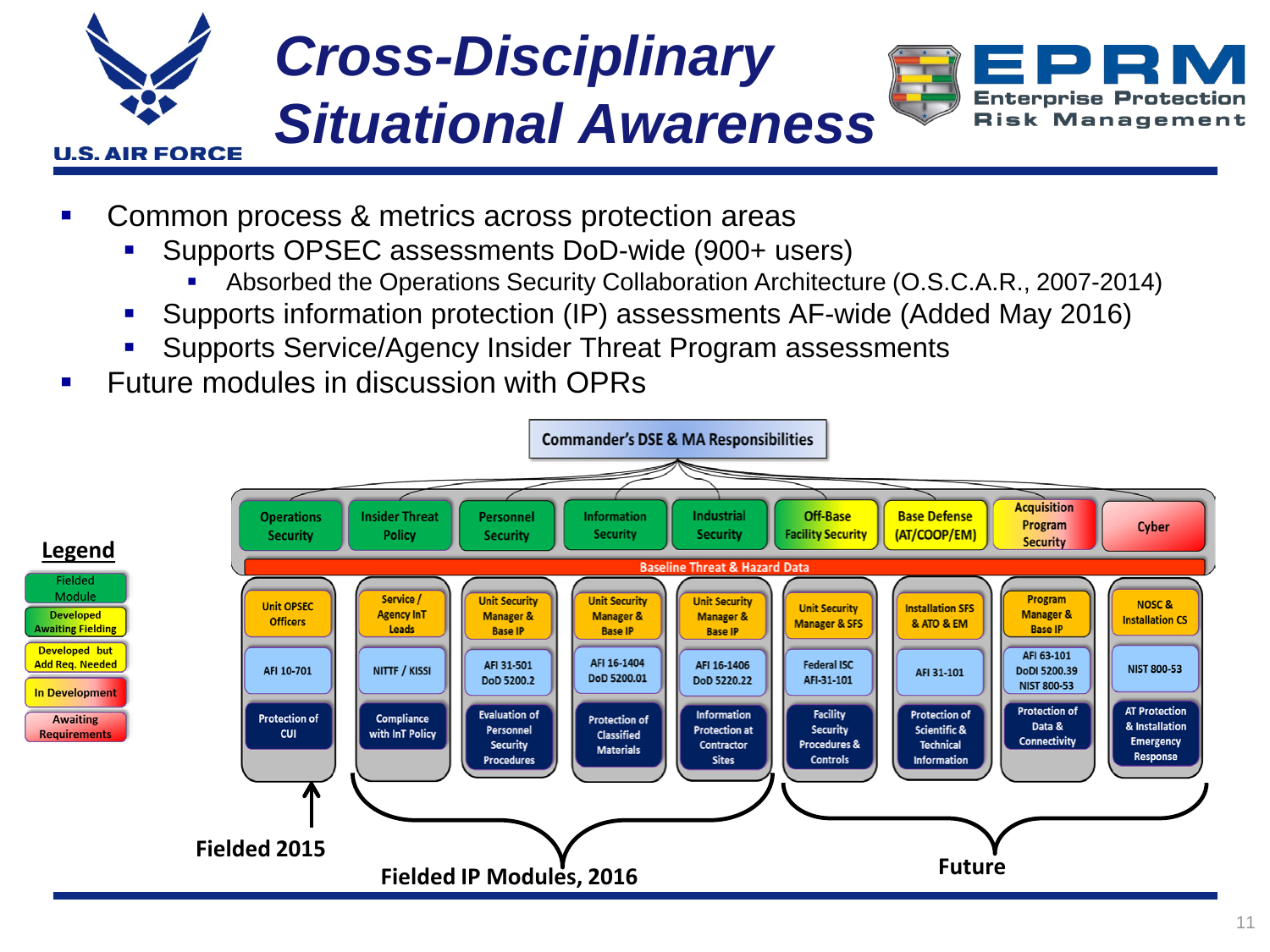



- Supports commanders in making better informed, risk-based decisions on where to best allocate resources
	- Ties assessments to local threat & operational (mission) requirements
	- Provides standardized/common analytical framework
	- Promotes risk-based analysis, beyond just compliance
	- Converges multiple protection disciplines in a single analysis



*Integrity -*  $S$  *ervice -*  $E$  *x c e l l e n c e* 12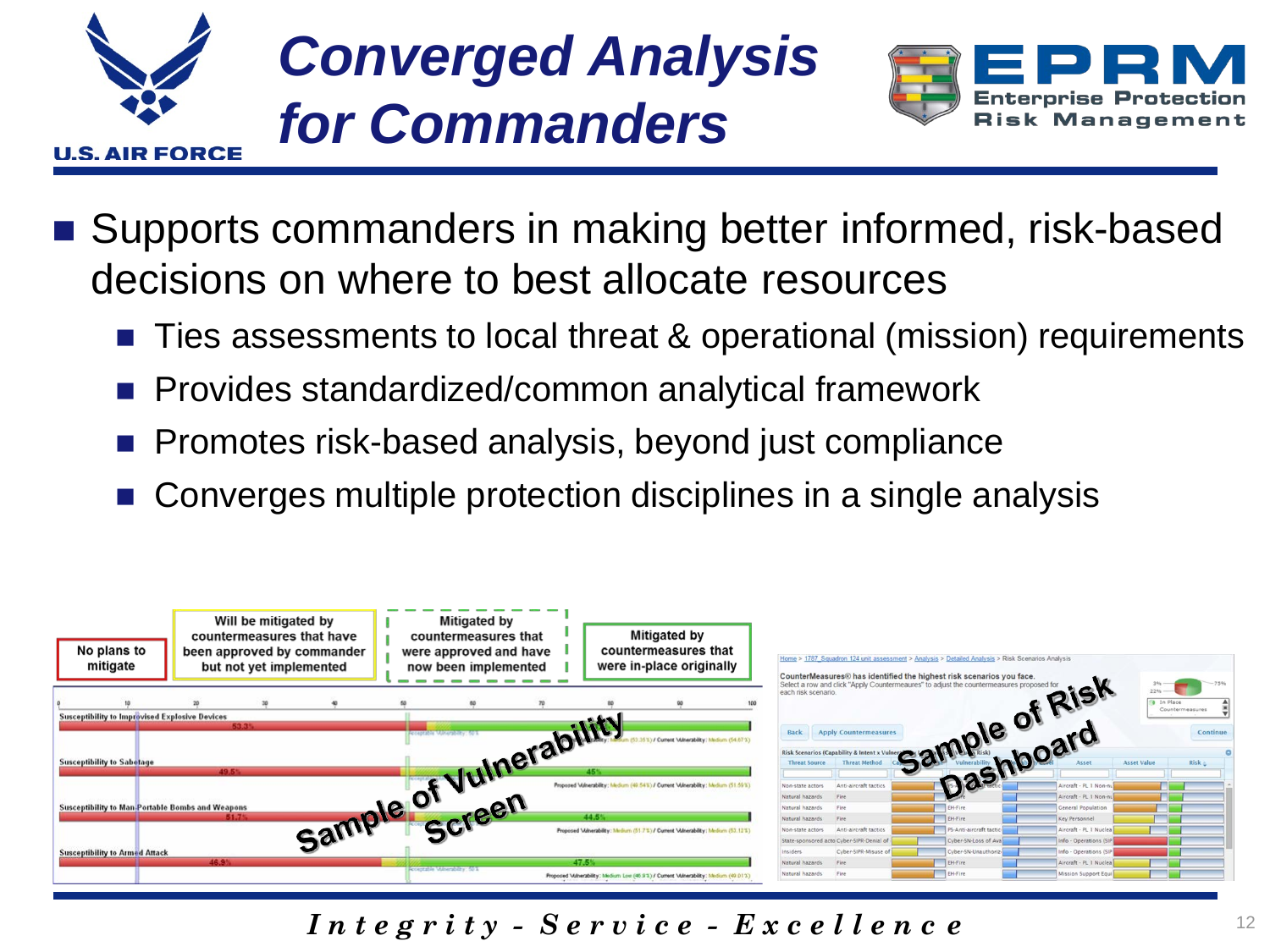

# *Where EPRM is Now*



- Hosted on SIPRNET at DISA DECC-Montgomery
- Assessed and authorized program of record
	- Full authority to operate (ATO)
	- Clinger-Cohen Act compliant
	- Approved by DoD Investment Review Board (NDAA 2005 certified)
- Funded through FY22 for development and sustainment
- Managed by SAF/AA with modules designed to requirements of OPR SMEs
- Advocated by OUSD(I) as a best practice for the Defense Security Enterprise
	- 1000+ users across DoD Services/Agencies
	- User-base expanding in response to new capabilities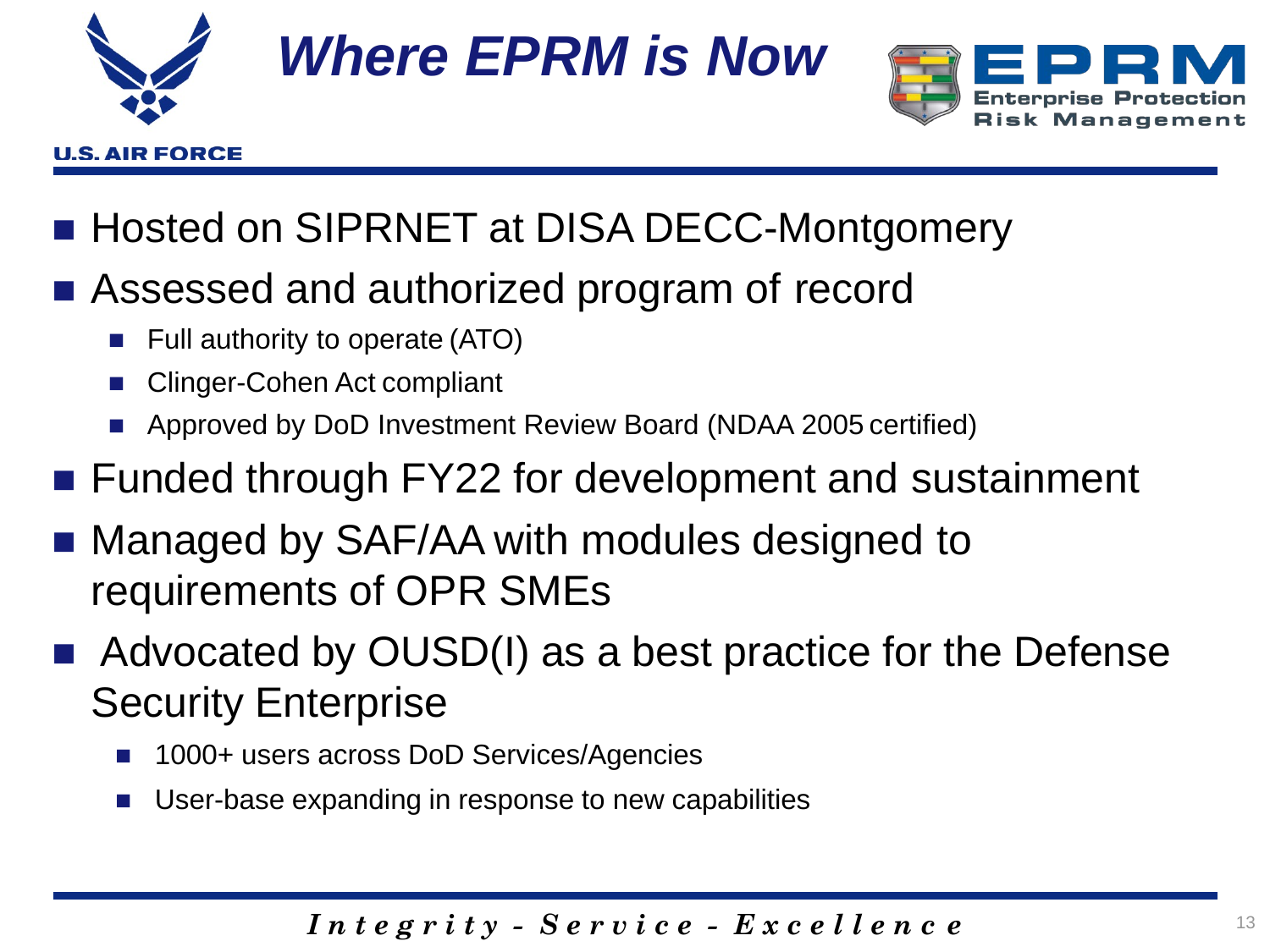

**U.S. AIR FORCE** 

*What's next for EPRM*



### **Training**

- On demand training soon to be on CDSE edu (currently on SAF/AAZ SharePoint and *http://eprmhelp.countermeasures.com*)
- Web-based instruction (screen-by-screen videos)
	- **Web classes on: Elements of Risk, Risk management** principles, Implementing EPRM for a Wing or MAJCOM
- 2-day workshop on-site at each MAJCOM and DRU
- **Policy** 
	- SAF/AA policy authorizing implementation (signed Sept 2016)
	- **Updating 16-1404 to make EPRM the mechanism for the INFOSEC** annual self-inspection report
	- Update 1405 & 1406 to incorporate EPRM

### **MICT Update**

- Use EPRM to satisfy commanders self-assessment checklists requirements for INFOSEC, PERSEC, Industrial Security
- **Include EPRM in requirements for MICT**